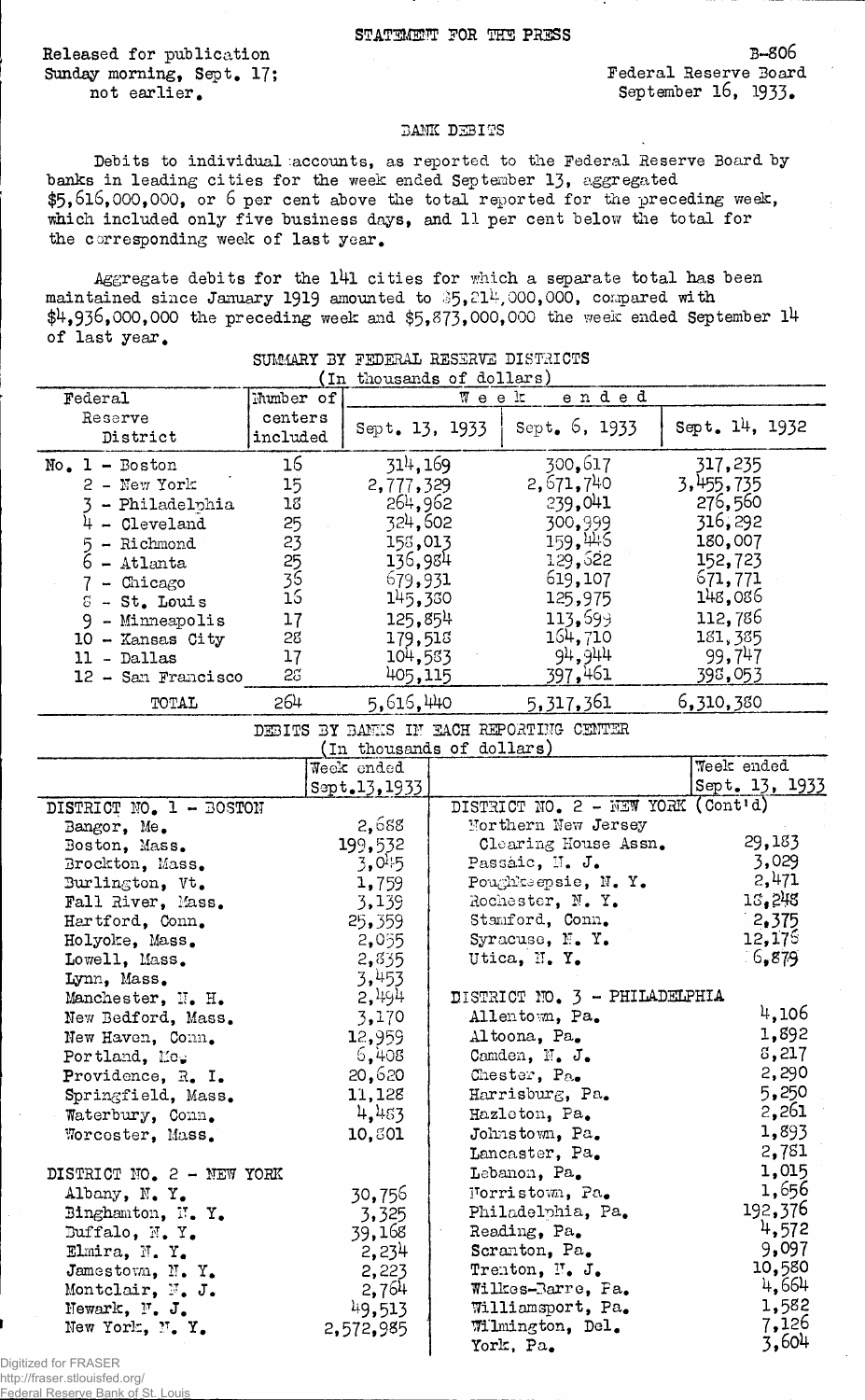DEBITS BY BANKS IN EACH REPORTING CENTER

|                            | (In thousands of dollars) |                          | B-806a        |
|----------------------------|---------------------------|--------------------------|---------------|
|                            | Wock ended                |                          | Week ended    |
|                            | Sent, 1.3, 1.933          |                          | Sept.13, 1933 |
| DISTRICT NO. 4 - CLEVELAND |                           | DISTRICT NO. 6 - ATLANTA | (Conttd)      |
| Akron, Ohio                | 7,765                     | Elberton, Ga.            | 115           |
| Butler, Pa.                | 1,451                     | Hattiesburg, Miss.       | 812           |
| Canton, Ohio               | 4,745                     | Jackson, Miss.           | 3,634         |
| Cincimati, Ohio            | 47,058                    | Jacksonville, Fla.       | 8,299         |
| Cleveland, Ohio            | 80,771                    | Knoxville, Tenn.         | 2,326         |
| Columbus, Ohio             | 20,732                    | Macon, Ga.               | 2,486         |
| Dayton, Ohio               | 8,700                     | Meridian, Miss.          | 1,366         |
| Erie, Pa.                  | 4,036                     | Mismi, Fla.              | 2,428         |
| Franklin, Pa.              | 640                       | Mobile, Ala.             | 4,334         |
| Greensburg, Pa.            | 897                       | Montgomery, Ala.         | 3,173         |
| Hamilton, Ohio             | 1,979                     | Nashville, Tonn.         | 10,649        |
| Homestead, Pa.             | 430                       | Newnan, Ga.              | 346           |
| Lexington, Ky.             | 2,481                     | New Orleans, La.         | 34,806        |
| Lima, Ohio                 | 934                       | Pensacola, Fla.          | 1,042         |
| Lorain, Ohio               | 609                       | Savannah, Ga.            | 5,327         |
| Middletown, Ohio           | 1,343                     | Tamoa, Jla.              | 4,030         |
| Oil City, Pa.              | 1,691                     | Valdosta, Ga.            | 827           |
| Pittsburgh, Pa.            | 101,539                   | Vicksburg, Miss.         | 1,014         |
| Springfield, Ohio          | 2,180                     |                          |               |
| Steubenville, Ohio         | 1,489                     | DISTRICT NO. 7 - CHICAGO |               |
| Toledo, Ohio               | 17,235                    | Adrian, Mich.            | 273           |
| Warren, Ohio               | 1,407                     | Aurora, Ill.             | 932           |
| Wheeling, W. Va.           | 6,039                     | Battle Creek, Mich.      | 926           |
| Youngstown, Ohio           | 7,005                     | Bay City, Mich.          | 854           |
| Zanesville, Ohio           | 1,446                     | Bloomington, Ill.        | 2,143         |
|                            |                           | Cedar Rapids, Ia.        | 3,525         |
| DISTRICT NO. 5 - RICHMOND  |                           | Chompaign-Urbana, Ill.   | 1,798         |
| Asheville, N. C.           | 2,122                     | Chicago, Ill.            | 443,324       |
| Baltimore, Md.             | 42,500                    | Danville, Ill.           | 1,299         |
| Charleston, S. C.          | 2,609                     | Davenport, Ia.           | 2,899         |
| Charleston, W. Va.         | 5,909                     | Decatur, Ill.            | 2,121         |
| Charlotte, N. C.           | 8,678                     | Des Moines, Iowa         | 11,428        |
| Columbia, S. C.            | 2,823                     | Detroit, Mich.           | 79,320        |
| Cumberland, Md.            | 1,134                     | Dubuque, Iowa            | 1,353         |
| Danville, Va.              | 973                       | Flint, Mich.             | 2,903         |
| Durham, N. C.              | 4,585                     | Fort Wayne, Ind.         | 4,219         |
| Greensboro, N. C.          | 1,223                     | Gary, Ind.               | 1,897         |
| Greenville, S. C.          | 2,793                     | Grand Rapids, Mich.      | 7,411         |
| Hagerstown, Md.            | 1,072                     | Green Bay, Wis.          | 1,925         |
| Huntington, W. Va.         | 2,296                     | Indianopolis, Ind.       | 25,625        |
| Lynchburg, Va.             | 2,889                     | Jackson, Mich.           | 2,744         |
| Newport News, Va.          | 1,390                     | Kalamazoo, Mich.         | 2,390         |
| Norfolk, Va.               | $7.035$<br>664            | Lansing, Mich.           | 2,145         |
| Portsmouth, Va.            |                           | Macon City, Iowa         | 1,311         |
| Raleigh, N. C.             | 3,008                     | Milwaukee, Wis.          | 39,515        |
| Richmond, Va.              | 21,409                    | Moline, Ill.             | 642           |
| Roanoke, Va.               | 3,845                     | Muscatine, Iowa          | 386           |
| Washington, D. C.          | 32,733                    | Oshkosh, Wis.            | 1,465         |
| Wilmington, N. C.          | 1,415                     | Peoria, Ill.             | 6,516         |
| Winston-Salem, N. C.       | 4,898                     | Rockford, Ill.           | 3,141         |
|                            |                           | Saginaw, Mich.           | 2,308         |
| DISTRICT NO. 6 - ATLANTA   |                           | Sheboygan, Wis.          | 2,176         |
| Albany, Ga.                | 484                       | Sioux City, Iowa         | 7,480         |
| Atlanta, Ga.               | 24,740                    | South Bend, Ind.         | 4,095         |
| Augusta, Ga.               | 3,169                     | Springfield, Ill.        | 3,993         |
| Birmingham, Ala.           | 13,468                    | Terre Haute, Ind.        | 3,071         |
| Brunswick, Ga.             | 427                       | Waterloo, Iowa           | 1,776         |
| Chattenooga, Tenn.         | 5,613                     |                          |               |
| Columbus, Ga.              | 2,069                     |                          |               |

 $\overline{\phantom{a}}$  $\int_{1}^{2}$  Dothan, Ala.